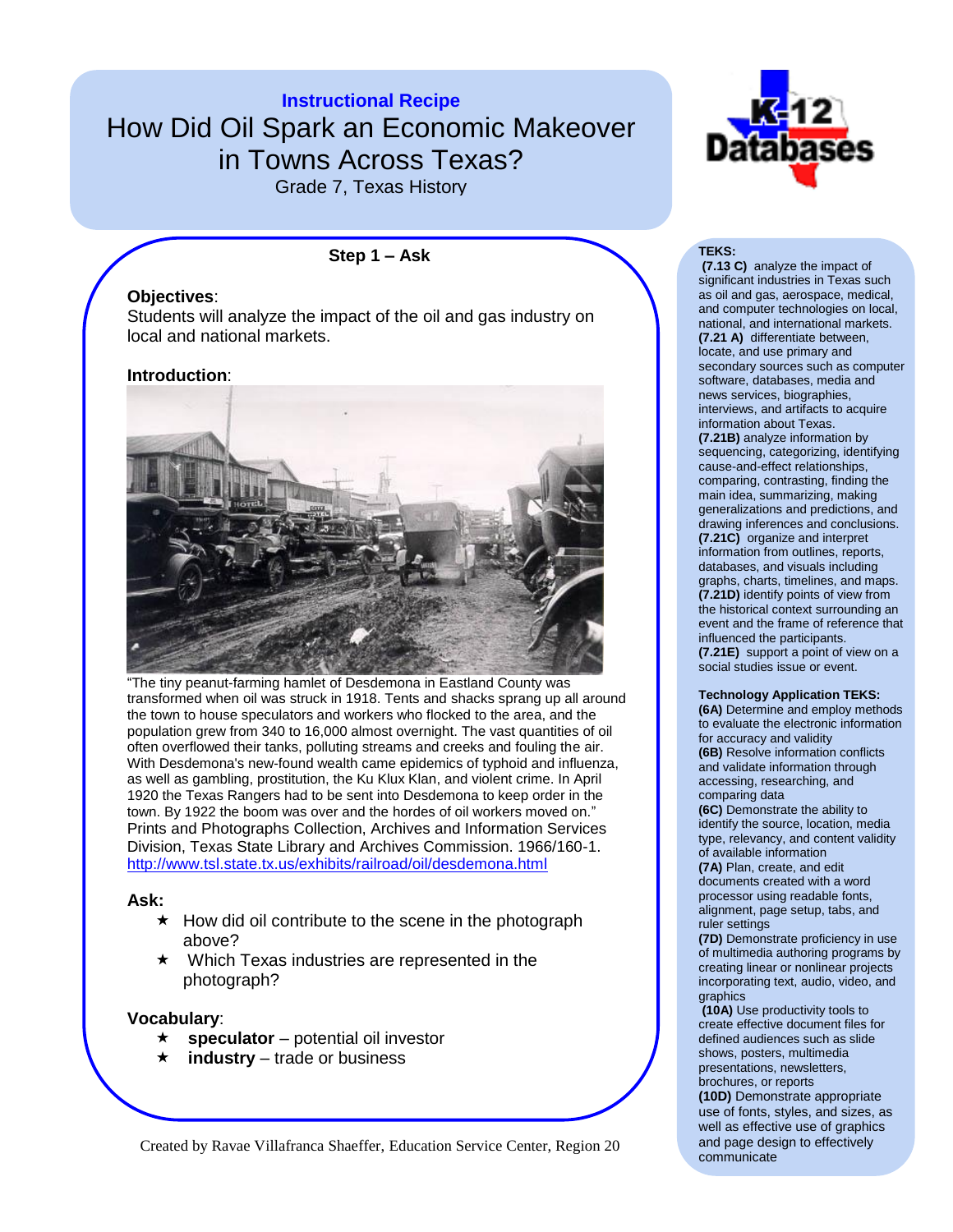## **Step 2 – Investigate**

Texas State Library and Archives Resources:

- \* "The Oil Wars": <http://www.tsl.state.tx.us/exhibits/railroad/oil/page2.html>
- Prints and Photographs Collection, Archives and Information Services Division, Texas State Library and Archives Commission. 1966/160-1. <http://www.tsl.state.tx.us/exhibits/railroad/oil/desdemona.html>
- \* Prints and Photographs Collection, Archives and Information Services Division, Texas State Library and Archives Commission. 1968/89-1524. <http://www.tsl.state.tx.us/exhibits/railroad/power/magnolia.html>
- ★ W.D. Hornaday Collection, Prints and Photographs Collection, Archives and Information Services Division, Texas State Library and Archives Commission. 1975/70-3616. [http://www.tsl.state.tx.us/exhibits/railroad/oil/derricks](http://www.tsl.state.tx.us/exhibits/railroad/oil/derricks-horses.html)[horses.html](http://www.tsl.state.tx.us/exhibits/railroad/oil/derricks-horses.html)

Additional Websites:

★ "3.2 Economic Geography." Texas Politics. Accessed: 25 November 2010. [http://texaspolitics.laits.utexas.edu/9\\_3\\_2.html](http://texaspolitics.laits.utexas.edu/9_3_2.html)

Use the above resources to record information on the concept map on the next page. Think about the following when using the primary sources above:

- $\star$  What message is the source trying to communicate?
- $\star$  Who is the intended audience for this source?
- $\star$  What parts of the source informs you about the topic of the lesson?
- $\star$  Which sources support or refute your original thoughts about the topic?

Created by Ravae Villafranca Shaeffer, Education Service Center, Region 20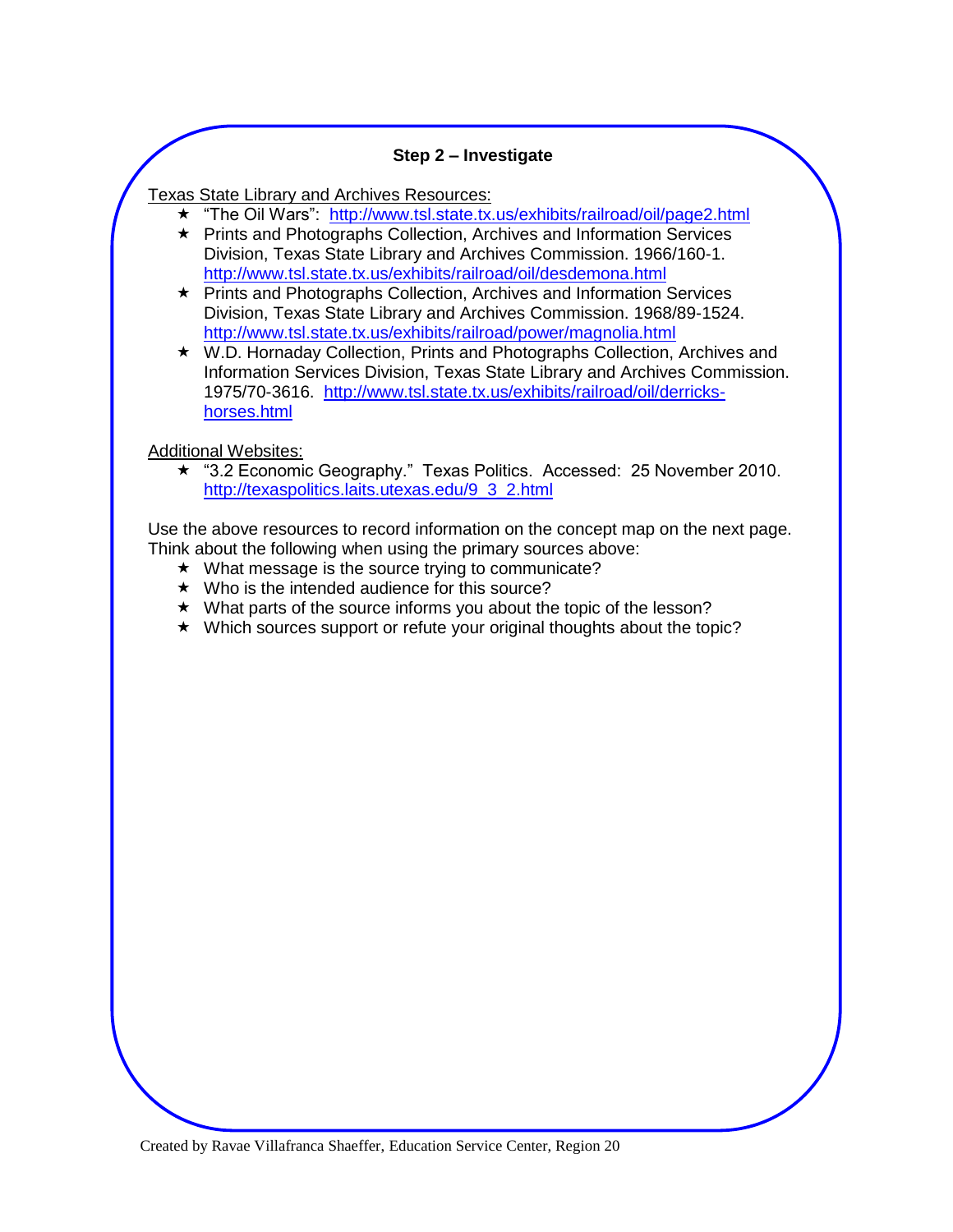

Created by Ravae Villafranca Shaeffer, Education Service Center, Region 20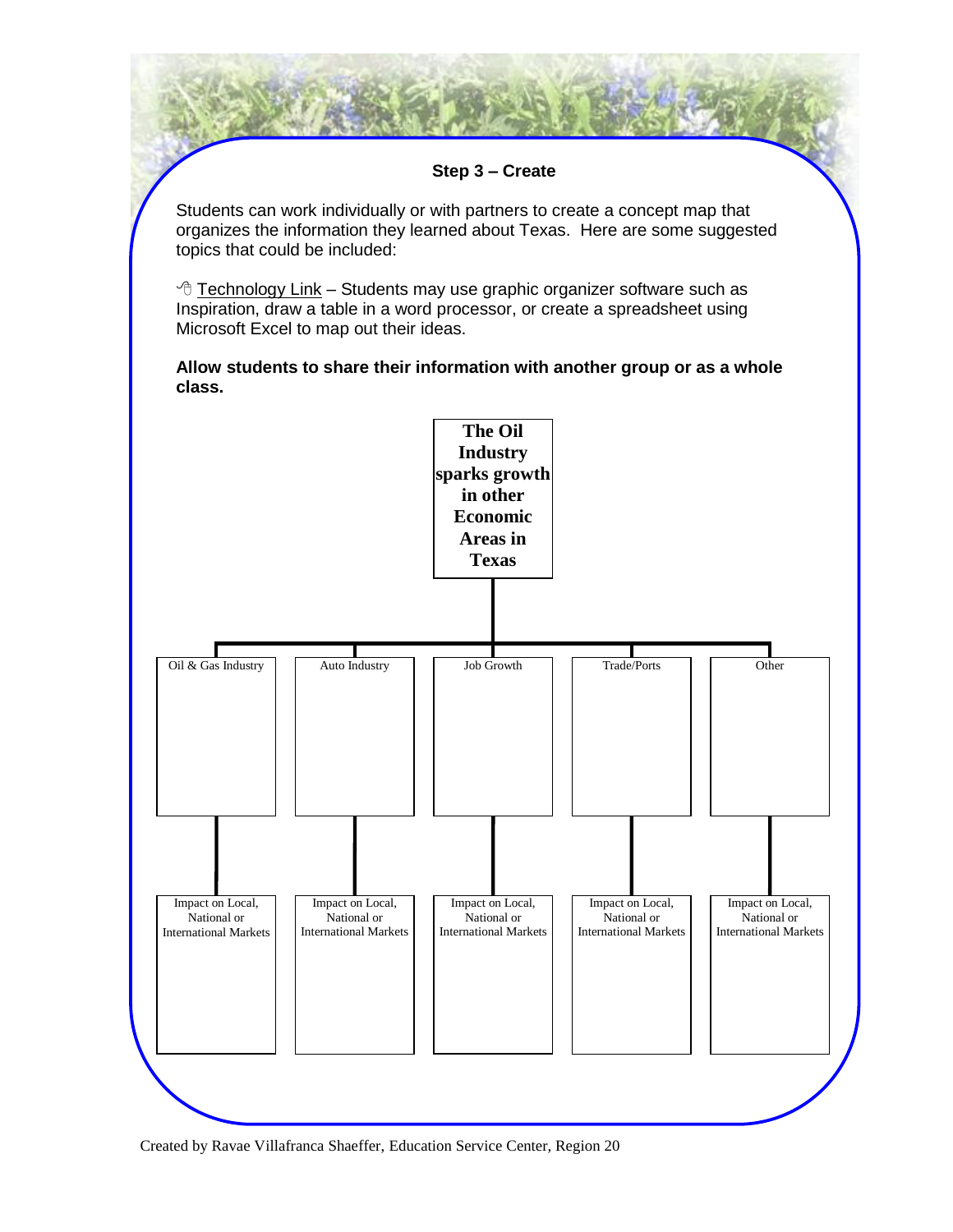## **Step 4 – Discuss**

Students may choose one of the following projects to complete:

 $\star$  Choose one of the economic activities that grew as a direct or an indirect result of the growth of the oil industry in Texas. Then **design and create a collage** of pictures that represent that industry in Texas in the early 1900s. Be sure to annotate each picture with sentences that describe how the growth of your chosen industry contributed to local, national, and/or international markets.

 $\star$  Choose one of the economic activities that grew as a direct or an indirect result of the growth of the oil industry in Texas. **Write a blog** about 3 important events that demonstrate how the industry grew over time. Be sure to include pictures and complete sentences to describe how the industry grew and how that growth impacted local, national, and/or international markets.

 Technology Link - Students can use Microsoft Word or Publisher to develop their products. Use the EBSCO image collection to help you find images of Texas.

## **Step 5 – Reflect**

Allow students to present their projects to the rest of the class. Use the following suggested rubric to assess the students' work. Make sure that the students are familiar with the rubric *before* they begin creating their project. They should refer to the rubric repeatedly to monitor their progress in creating their project.

 $\sqrt{2}$  Technology Link: You can also create your own rubric with your students at [http://rubistar.4teachers.org/index.php.](http://rubistar.4teachers.org/index.php)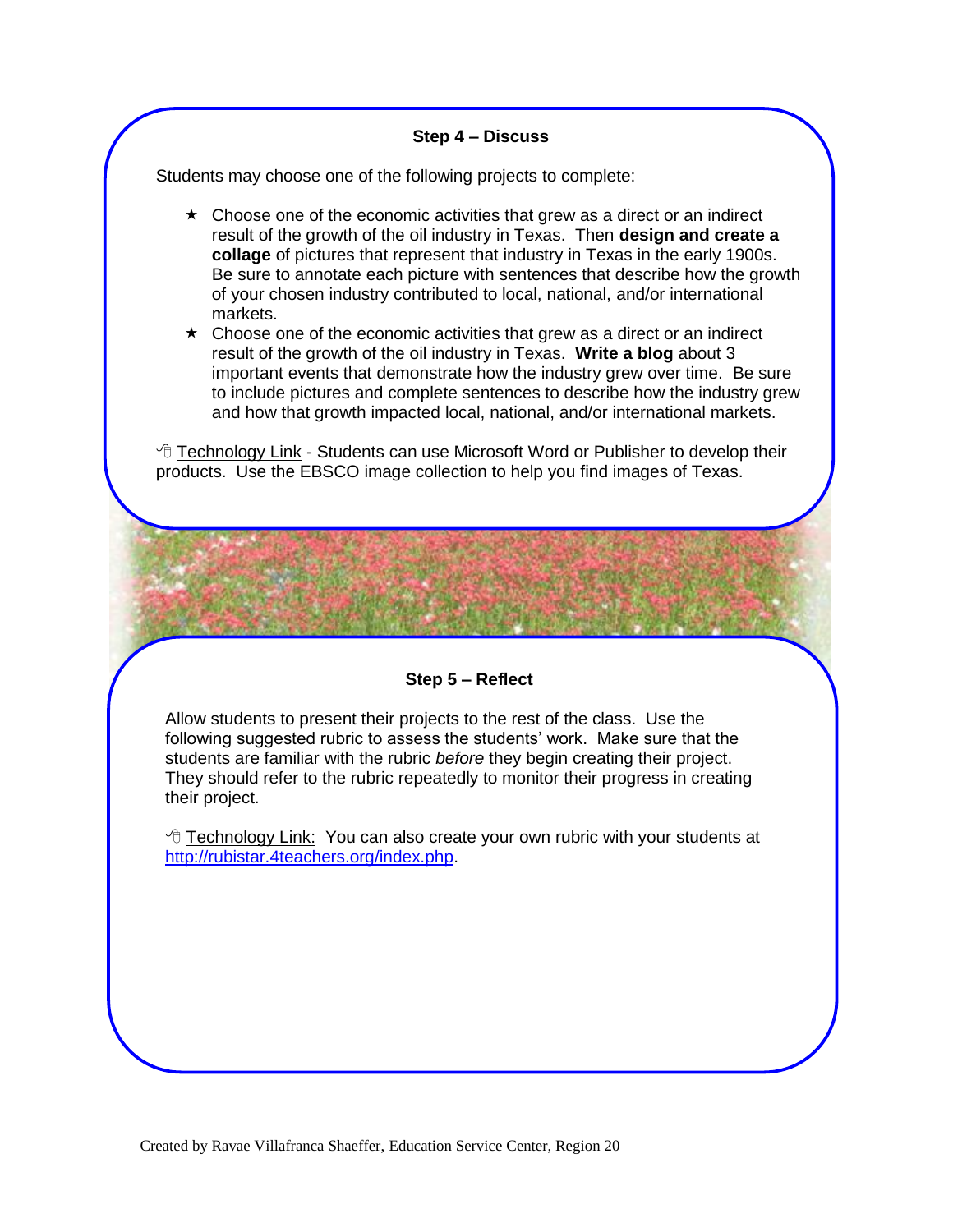Teacher Name:\_\_\_\_\_\_\_\_\_\_\_\_\_\_\_\_\_\_\_\_\_\_\_\_\_\_\_\_\_\_\_\_\_\_\_\_\_\_\_\_\_\_\_\_\_\_\_\_\_\_\_

 $Student(s) Name(s): \n\frac{1}{s}$ 

# **Making A Collage : Growth of Oil Grows Industries in Texas**

| CATEGORY <sup>4</sup> |                                                                                                                                                                                                      | 3                                                                                                                                                                                                               | $\overline{2}$                                                                                                                                                                                             | 1                                                                                                                                                         |
|-----------------------|------------------------------------------------------------------------------------------------------------------------------------------------------------------------------------------------------|-----------------------------------------------------------------------------------------------------------------------------------------------------------------------------------------------------------------|------------------------------------------------------------------------------------------------------------------------------------------------------------------------------------------------------------|-----------------------------------------------------------------------------------------------------------------------------------------------------------|
| Attention to<br>Theme | The student gives a<br>reasonable<br>explanation of how<br>every item in the<br>collage is related to<br>the assigned theme.<br>For most items, the<br>relationship is clear<br>without explanation. | The student gives a<br>reasonable<br>explanation of how<br>most items in the<br>collage are related to<br>the assigned theme.<br>For many of the items,<br>the relationship is<br>clear without<br>explanation. | The student gives a<br>fairly reasonable<br>explanation of how<br>most items in the<br>collage are related to<br>the assigned theme.                                                                       | The student's<br>explanations are weak<br>and illustrate<br>difficulty<br>understanding how to<br>relate items to the<br>assigned theme.                  |
| Titles and<br>Text    | Titles and text were<br>written clearly and<br>were easy to read<br>from a distance. Text<br>varied in color, size<br>and/or style for<br>different text<br>elements.                                | Titles and text were<br>written clearly and<br>were easy to read<br>close-up. Text varied<br>in color, size and/or<br>style for different text<br>elements.                                                     | Titles and text were<br>written clearly and<br>were easy to read<br>close-up. There was<br>little variation in the<br>appearance of text.                                                                  | Titles and/or text are<br>hard to read, even<br>when the reader is<br>close.                                                                              |
| Creativity            | Several of the<br>graphics or objects<br>used in the collage<br>reflect an exceptional<br>degree of student<br>creativity in their<br>creation and/or<br>display                                     | One or two of the<br>graphics or objects<br>used in the collage<br>reflect student<br>creativity in their<br>creation and/or<br>display.                                                                        | One or two graphics<br>or objects were made<br>or customized by the<br>student, but the ideas<br>were typical rather<br>than creative (.e.g.,<br>apply the emboss<br>filter to a drawing in<br>Photoshop). | The student did not<br>make or customize<br>any of the items on<br>the collage.                                                                           |
| Annotations           | Picture annotations<br>accurately and<br>effectively describe<br>how the growth of oil<br>led to involvement in<br>local, national, and/or<br>international markets.                                 | Picture annotations<br>describe how the<br>growth of oil led to<br>involvement in local,<br>national, and/or<br>international markets.                                                                          | Picture annotations<br>describe the pictures<br>well, but weakly<br>connect the growth of<br>oil to local, national,<br>and/or international<br>markets.                                                   | Picture annotations<br>describe the pictures<br>well, but fail to<br>connect the growth of<br>oil to local, national,<br>and/or international<br>markets. |